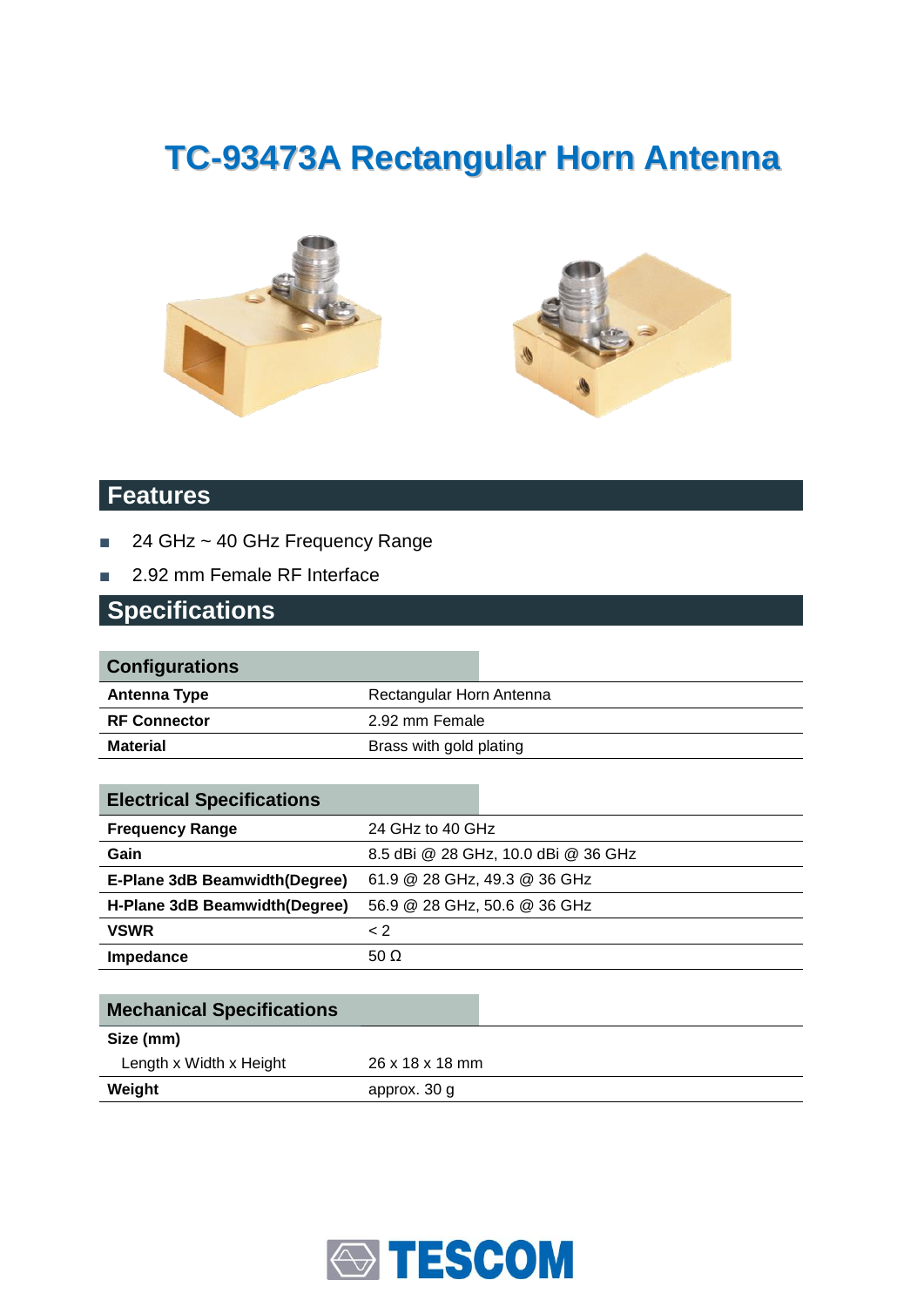

## **Typical Performance Data**



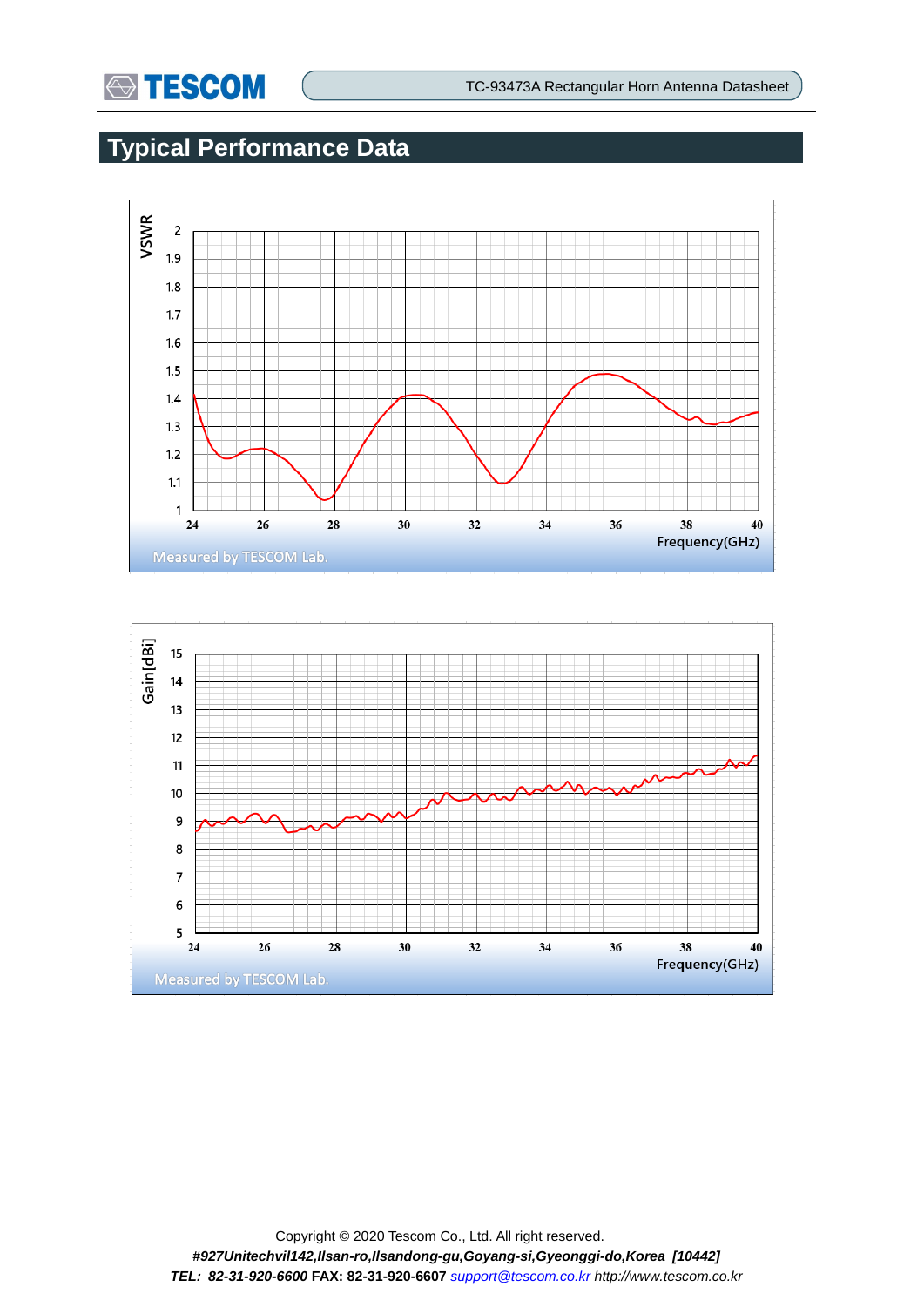

#### ■ Radiation pattern(Measured data)



## **<TC-93473A @ 24 GHz>**



## **<TC-93473A @ 28 GHz>**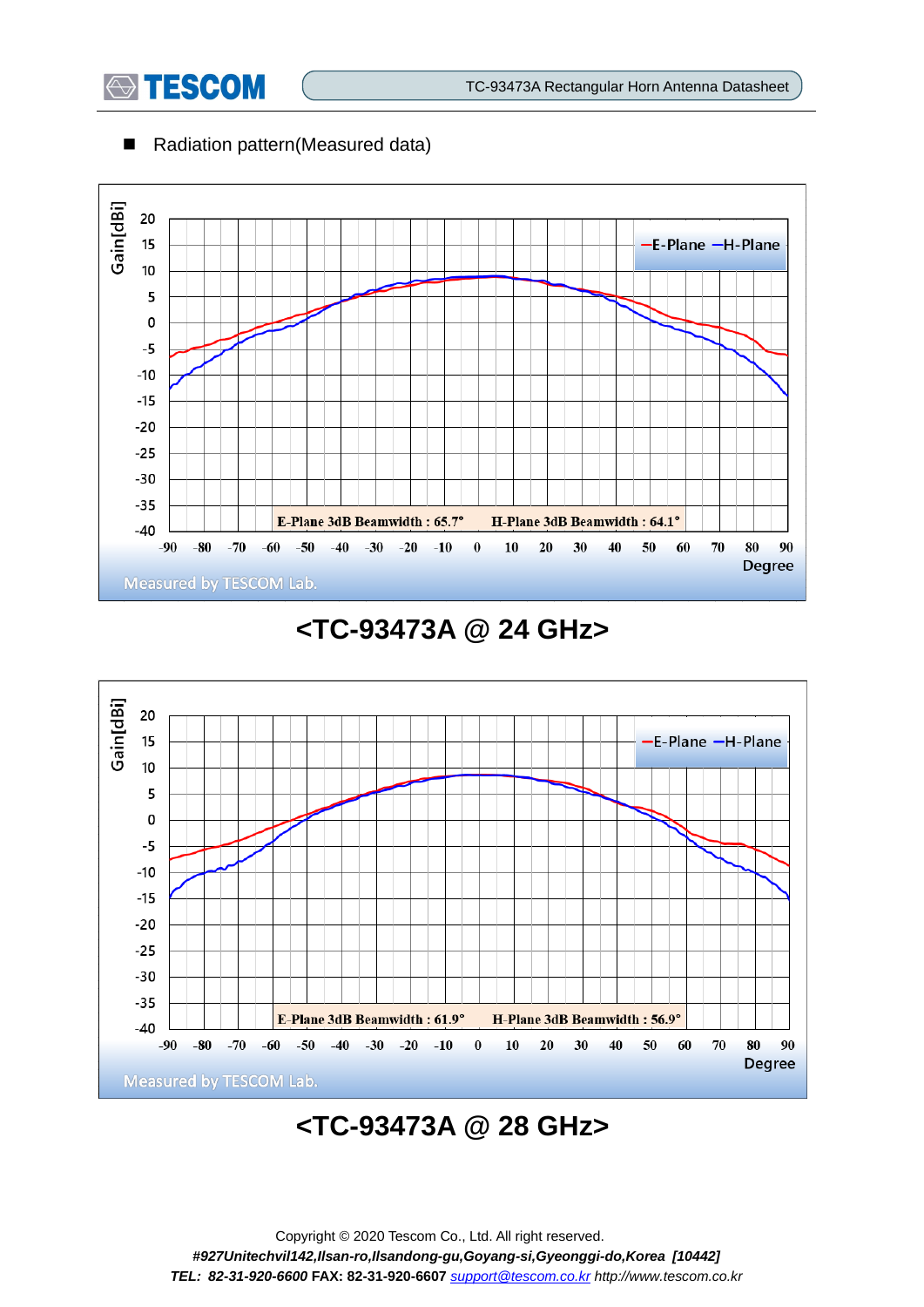



### **<TC-93473A @ 32 GHz>**



## **<TC-93473A @ 36 GHz>**

Copyright © 2020 Tescom Co., Ltd. All right reserved. *#927Unitechvil142,Ilsan-ro,Ilsandong-gu,Goyang-si,Gyeonggi-do,Korea [10442] TEL: 82-31-920-6600* **FAX: 82-31-920-6607** *[support@tescom.co.kr](mailto:support@tescom.co.kr) http://www.tescom.co.kr*